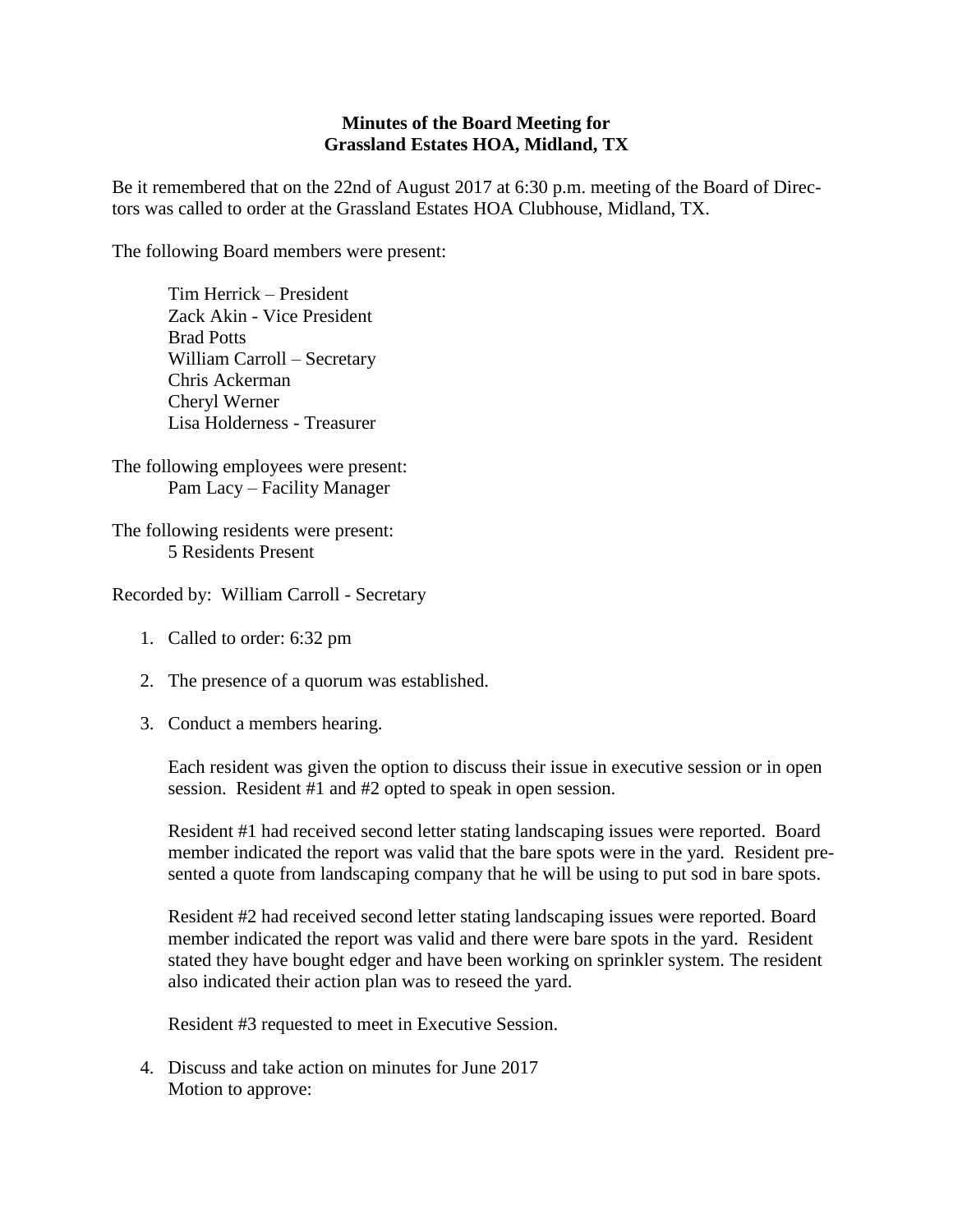Motion by: Brad Potts Seconded by: Zack Akin Will, Cheryl, Lisa

For: Tim, Chris Against: Abstaining:

- 5. Discuss and take action on financials for June 2017 Motion to approve: Motion by: William Carroll Seconded by: Tim Herrick For: Zack, Chris Against: Abstaining: Abstaining: Brad, Cheryl, Lisa
- 6. Facility Manager report:

Clubhouse Parties for June: 2 Pool Parties for June: 5

Clubhouse Parties for July: 7 Pool Parties for July: 6

Pam Lacy reported that 175 residents were served at the "Meet your Neighbor Party"

7. Discuss and possible action on the pool, clubhouse, common areas and contractors.

Pool Issues, Repairs to pumps and motors as well as the condensation line in the attic was repaired.

- 8. Discuss issues concerning violations contained in the Restrictions and Covenants. Issues were discussed in members hearing and will be decided on in executive session.
- 9. Discuss and possible action to vote and issue a fine on the following properties:

Lot 42, Block 7, Grassland Estates Section 9 Lot 23, Block 17, Grassland Estates Section 14 Lot 10, Block 17, Grassland Estates Section 14 Lot 4, Block 13, Grassland Estates Section 9 Lot 3, Block 16, Grassland Estates Section 10

Board discussed all properties in question and sent all properties a letter of the decision made on their property.

- 10. Board went into Executive Session at 6:47pm.
- 11. Motion to adjourn at 8:09 pm

| Motion by: Tim Herrick   | Seconded by: Brad Potts |             |
|--------------------------|-------------------------|-------------|
| For: Tim, Will, Chris    | Against:                | Abstaining: |
| Brad, Zack, Lisa, Cheryl |                         |             |